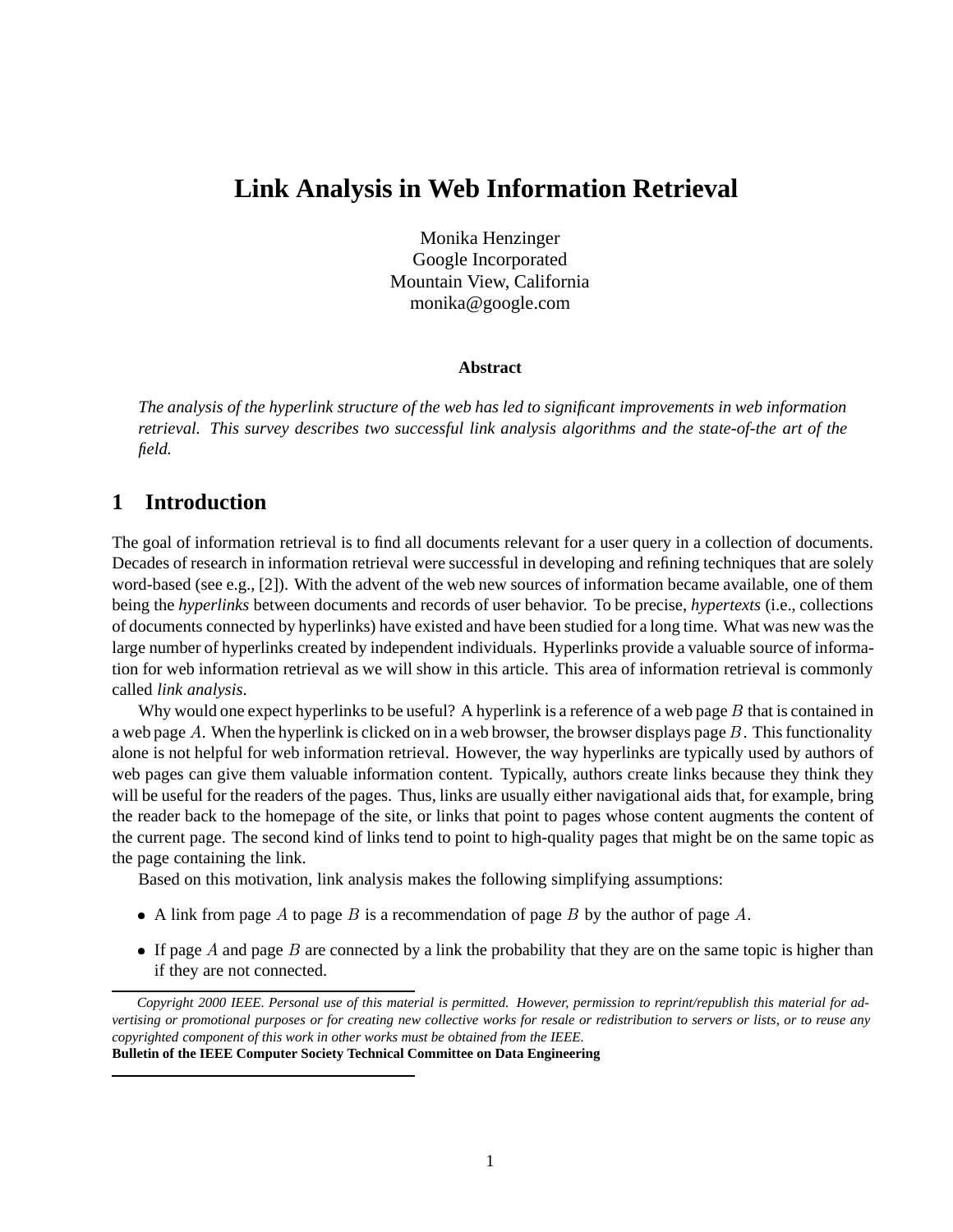Link analysis has been used successfully for deciding which web pages to add to the collection of documents (i.e., which pages to *crawl*), and how to order the documents matching a user query (i.e., how to *rank* pages). It has also been used to categorize web pages, to find pages that are related to given pages, to find duplicated web sites, and various other problems related to web information retrieval.

The idea of studying "referrals" is, however, not new. A subfield of classical information retrieval, called bibliometrics, analyzed citations (see, e.g., [19, 14, 29, 15]). The field of sociometry developed algorithms [20, 25] very similar to the PageRank and HITS algorithms described below. Some link analysis algorithms can also be seen as collaborative filtering algorithms: each link represents an opinion and the goal is to mine the set of opinions to improve the answers to individuals.

This paper is structured as follows. We first discuss graph representations for the web (Section 2). In Section 3 we discuss two types of connectivity-based ranking schemata: a *query-independent* approach, where a score measuring the intrinsic quality of a page is assigned to each page without a specific user query, and a *query-dependent* approach, where a score measuring the quality and the relevance of a page to a given user query is assigned to some of the pages. In Section 4 other uses of link analysis in web information retrieval are described.

### **2 A Graph Representation for the Web**

In order to simplify the description of the algorithms below we first model the web as a graph. This can be done in various ways. Connectivity-based ranking techniques usually assume the most straightforward representation: The graph contains a node for each page  $u$  and there exists a directed edge  $(u, v)$  if and only if page  $u$  contains a hyperlink to page  $v$ . We call this directed graph the *link graph*  $G$ .

Some algorithms make use of the undirected *co-citation graph*: As before each page is represented by a node. Nodes u and v are connected by an undirected edge if and only if there exists a third node x linking to both u and  $v$ .

The link graph has been used for ranking, finding related pages, and various other problems. The co-citation graph has been used for finding related pages and categorizing pages.

# **3 Connectivity-Based Ranking**

#### **3.1 Query-Independent Connectivity-Based Ranking**

In *query-independent* ranking a score is assigned to each page without a specific user query with the goal of measuring the intrinsic quality of a page. At query time this score is used with or without some query-dependent criteria to rank all documents matching the query.

The first assumption of connectivity based techniques immediately leads to a simple query-independent criterion: The larger the number of hyperlinks pointing to a page the better the page. The main drawback of this approach is that each link is equally important. It cannot distinguish between the quality of a page pointed to by a number of low-quality pages and the quality of a page that gets pointed to by the same number of high-quality pages. Obviously, it is therefore easy to make a page appear to be high-quality – just create many other pages that point to it.

To remedy this problem Brin and Page [5, 26] invented the PageRank measure. The PageRank of a page is computed by weighting each hyperlink proportionally to the quality of the page containing the hyperlink. To determine the quality of a referring page, they use its PageRank recursively. This leads to the following definition of the PageRank  $R(p)$  of a page  $p$ :

$$
R(p) = \epsilon/n + (1 - \epsilon) \cdot \sum_{(q,p) \in G} R(q)/outdegree(q),
$$

where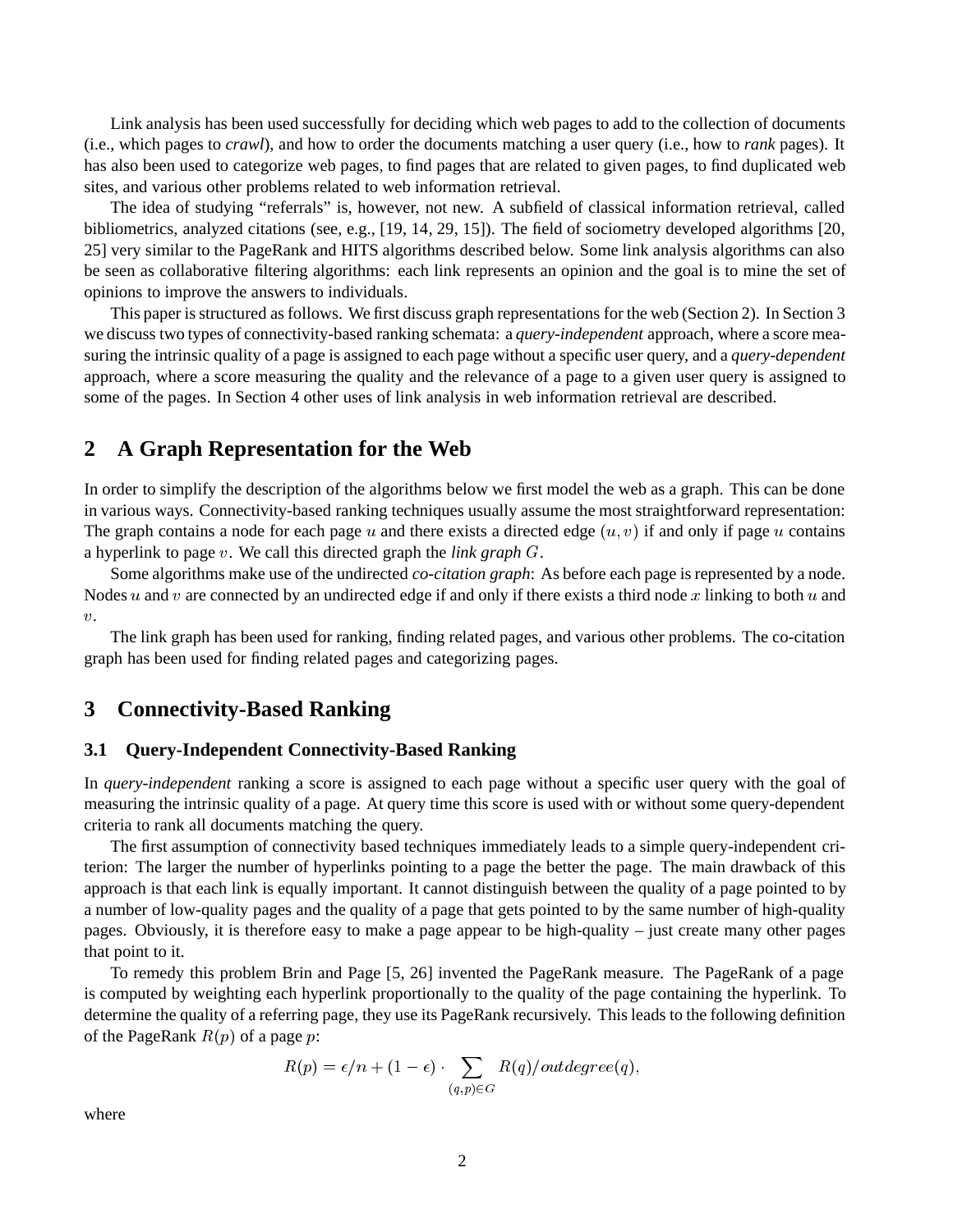- $\epsilon$  is a dampening factor usually set between 0.1 and 0.2;
- *n* is the number of nodes in  $G$ ; and
- *outdegree*(q) is the number of edges leaving page p, i.e., the number of hyperlinks on page q.

Alternatively, the PageRank can be defined to be the stationary distribution of the following infinite random walk  $p_1, p_2, p_3, \ldots$ , where each  $p_i$  is a node in G: Each node is equally likely to be the first node  $p_i$ . To determine node  $p_{i+1}$  with  $i > 0$  a biased coin is flipped: With probability  $\epsilon$  node  $p_{i+1}$  is chosen uniformly at random from all nodes in G, with probability  $1 - \epsilon$  node  $p_{i+1}$  is chosen uniformly at random from all nodes q such that edge  $(p_i, q)$  exists in G.

The PageRank is the dominant eigenvector of the probability transition matrix of this random walk. This implies that when PageRank is computed iteratively using the above equation, the computation will eventually converge under some weak assumptions on the values in the probability transition matrix. No bounds are known on the number of iterations but in practice roughly 100 iterations suffice.

The PageRank measure works very well in distinguishing high-quality web pages from low-quality web pages and is used by the Google<sup>1</sup> search engine.

The PageRank algorithm assigns a score to each document independent of a specific query. This has the advantage that the link analysis is performed once and then can be used to rank all subsequent queries.

#### **3.2 Query-Dependent Connectivity-Based Ranking**

In *query-dependent* ranking a score measuring the quality and the relevance of a page to a given user query is assigned to some of the pages.

Carriere and Kazman [11] proposed an indegree-based ranking approach to combine link analysis with a user query. They build for each query a subgraph of the link graph  $G$  limited to pages on the query topic. More specifically, they use the following query-dependent *neighborhood graph*. A *start set* of documents matching the query is fetched from a search engine (say the top 200 matches). This set is augmented by its *neighborhood*, which is the set of documents that either point to or are pointed to by documents in the start set. Since the indegree of nodes can be very large, in practice a limited number of predecessors (say 50) of a document are included. The neighborhood graph is the subgraph of  $G$  induced by the documents in the start set and its neighborhood. This means that each such document is represented by a node  $u$  and there exists an edge between two nodes  $u$  and  $v$ in the neighborhood graph if and only if there is a hyperlink between them. The indegree-based approach then ranks the nodes by their indegree in the neighborhood graph. As discussed before this approach has the problem that each link counts an equal amount.

To address this problem, Kleinberg [21] invented the *HITS* algorithm. Given a user query, the algorithm first iteratively computes a *hub* score and an *authority* score for each node in the neighborhood graph<sup>2</sup>. The documents are then ranked by hub and authority scores, respectively.

Nodes, i.e., documents that have high authority scores are expected to have relevant content, whereas documents with high hub scores are expected to contain hyperlinks to relevant content. The intuition is as follows. A document which points to many others might be a good hub, and a document that many documents point to might be a good authority. Recursively, a document that points to many good authorities might be an even better hub, and similarly a document pointed to by many good hubs might be an even better authority. This leads to the following algorithm.

(1) Let  $N$  be the set of nodes in the neighborhood graph.

http://www.google.com/

 ${}^{2}$ In the HITS algorithm the neighborhood graph is slightly modified to exclude edges between nodes on the same host. The reason is that hyperlinks within the same host might be by the same author and hence might not be a recommendation.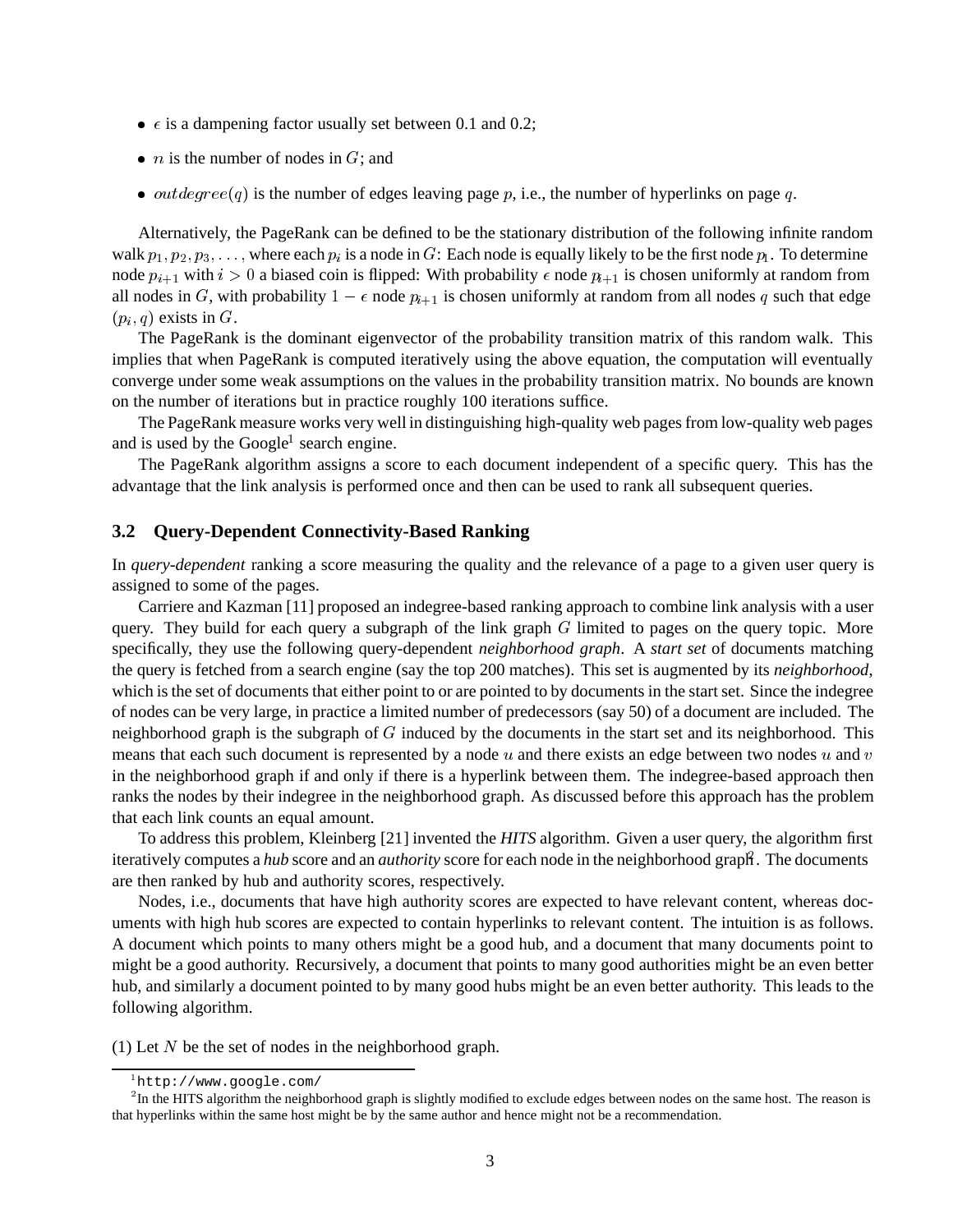- (2) For every node *n* in N, let  $H[n]$  be its hub score and  $A[n]$  its authority score.
- (3) Initialize  $H[n]$  to 1 for all n in N.
- (4) While the vectors  $H$  and  $A$  have not converged:
- (5) For all *n* in N,  $A[n] := \sum_{(n',n) \in N} H[n']$ and the contract of the contract of the contract of the contract of the contract of the contract of the contract of
- (6) For all n in N,  $H[n] := \sum_{(n,n') \in N} A[n']$ and the contract of the contract of the contract of the contract of the contract of the contract of the contract of
- (7) Normalize the  $H$  and  $A$  vectors.

Since this algorithm computes the dominant eigenvectors of two matrices, the  $H$  and  $A$  vectors will eventually converge, but no bound on the number of iterations is known. In practice, the vectors converge quickly.

Note that the algorithm does not claim to find *all* valuable pages for a query, since there may be some that have good content but have not been linked to by many authors or that do not belong to the neighborhood graph.

There are two types of problems with this approach: First, since it only considers a relatively small part of the web graph, adding edges to a few nodes can potentially change the resulting hubs and authority scores considerably. Thus it is easier for authors of web pages to manipulate the hubs and authority scores than it is to manipulate the PageRank score. See [23] for a more extensive discussion of this problem. A second problem is that if the neighborhood graph contains more pages on a topic different from the query, then it can happen that the top authority and hub pages are on this different topic. This problem was called *topic drift*. Various papers [7, 8, 4] suggest the use of edge weights and content analysis of either the documents or the anchor text to deal with these problems. In a user study [4] it was shown that this can considerably improve the quality of the results.

A recent paper by Lempel and Moran [23] gives anecdotal evidence that a variant of the indegree-based approach achieves better results than the HITS algorithm. They compute the stationary distribution of a random walk on an auxiliary graph. This corresponds to scaling the indegree of a node  $u$  in the link graph by the relative size of  $u$ 's connected component in the co-citation graph and the number of edges in  $u$ 's component in the auxiliary graph. Basically, each link is weighted and the quality of a page is the sum of the weights of the links pointing to it. However, more experimental work is needed to evaluate this approach.

#### **3.3 Evaluation of Query-Dependent Rankings**

Amento, Terveen, and Hill [1] evaluated different link-based ranking criteria on a graph similar to the neighborhood graph. They start from a seed-set of relevant pages for a given query and their goal is to rank them by quality using various criteria.

The seed-set has the property that no url in the seed-set is the prefix of another one. They consider these urls to be *root urls* of *sites*: all pages which contain the root url as prefix belong to the site of this root url. Then they perform a neighborhood expansion using link and text similarity heuristics and restricting the expansion to pages on the above sites. For their analysis they use either this graph or a *site graph*, where all pages on a site are collapsed to one node. Note that the set of nodes in the site graph is fully determined by the seed-set and the neighborhood expansion is used only to determine the edges in the site graph.

They use five link-based metrics (in-degree, out-degree, HITS authority score, HITS hub score, and PageRank) and some other metrics to rank the root urls by either using the score assigned to the root url (in the pagesbased graph) or to the site (in the site graph). Interestingly, the ranking on the site graph outperformed the ranking on the pages-based graph. Furthermore, there is a large overlap and correlation in the rankings of the in-degree, HITS authority score, and PageRank metric and these three metrics perform roughly equally well. They also outperform the other metrics together with another simple metric that counts the number of pages on a site that belong to the graph.

Note, however, that they perform the PageRank computation on a small graph, while the PageRank computation described before was performed on the whole link graph and the resulting PageRank values will most likely differ considerably.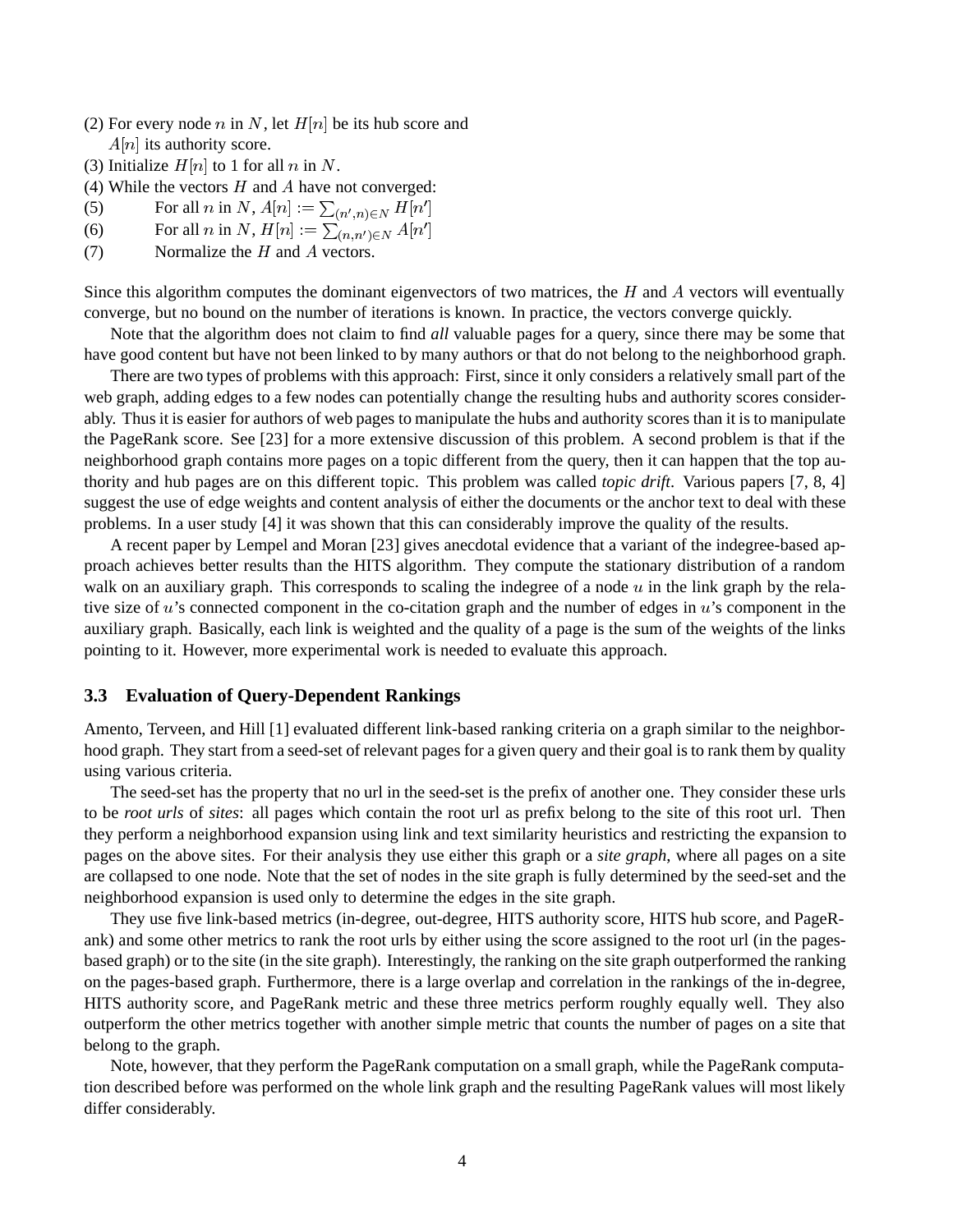### **4 Other Uses of Link Analysis in Web Information Retrieval**

Apart from ranking, link analysis can also be used for deciding which web pages to add to the collection of web pages, i.e., which pages to crawl. A *crawler* (or *robot* or *spider*) performs a traversal of the web graph with the goal of fetching high-quality pages. After fetching a page, it needs to decide which page out of the set of uncrawled pages to fetch next. One approach is to crawl the pages with highest number of links from the crawled pages first. Cho et al. propose to visit the pages in the order of PageRank [10].

Link analysis was also used for a search-by-example approach to searching: given one relevant page find pages related to it. Kleinberg [21] proposed using the HITS algorithm for this problem and Dean and Henzinger [12] show that both the HITS algorithm and a simple algorithm on the co-citation perform very well. The idea behind the latter algorithm is that frequent co-citation is a good indication of relatedness and thus the edges with high weight in the co-citation graph tend to connect nodes with are related.

Extensions of the HITS and PageRank approaches were used by Rafiei and Mendelzon to compute the reputation of a web page [27] and by Sarukkai to predict personalized web usage [28].

Almost completely mirrored web hosts cause problems for search engines: they waste space in the index data structure and might lead to duplicate results. Bharat et al. [3] showed that a combination of IP address analysis, URL pattern analysis, and link structure analysis can detect many near-mirrors. The idea is that near-mirrors exhibit as very similar link structure within the host as well as to the other hosts.

Chakrabarti et al. [9] made first steps towards using the link structure for web page categorization.

In [17, 18] PageRank-like random walks were performed on the web to sample web pages almost according to the PageRank distribution and the uniformly distribution, respectively. The goal was to compute various statistics on the web pages and to compare the quality, respectively the number, of the pages in the indices of various commercial search engines.

Buyukkokten et al. [6] and Ding et al. [13] classify web pages based on their geographical scope by analyzing the links that point to the pages.

# **5 Conclusions**

The main use of link analysis is currently in ranking query results. Other areas were link analysis has been shown to be useful are crawling, finding related pages, computing web page reputations and geographic scope, prediction link usage, finding mirrored host, categorizing web pages, and computing statistics of web pages and of search engines.

However, research of the hyperlink structure of the web is just at its beginning and a much deeper understanding needs to be gained.

### **References**

- [1] B. Amento, L. Terveen, and W. Hill. Does authority mean quality? Predicting expert quality ratings of web documents. In *Proceedings of the 23rd International ACM SIGIR Conference on Research and Development in Information Retrieval (SIGIR'00)*, pages 296–303.
- [2] R. Baeza-Yates and B. Ribeiro-Neto. *Modern Information Retrieval*. Addison-Wesley, 1999.
- [3] K. Bharat, A. Z. Broder, J. Dean, and M. Henzinger. A comparison of techniques to find mirrored hosts on the World Wide Web. *Workshop on Organizing Web Space (WOWS)* in conjunction with *ACM Digital Library '99*. To appear in the *Journal of the American Society for Information Science,* 2000.
- [4] K. Bharat and M. Henzinger. Improved algorithms for topic distillation in hyperlinked environments. In *Proceedings of the 21st International ACM SIGIR Conference on Research and Development in Information Retrieval (SIGIR'98)*, pages 111–104.
- [5] S. Brin and L. Page. The anatomy of a large-scale hypertextual Web search engine. In *Proceedings of the Seventh International World Wide Web Conference* 1998, pages 107–117.